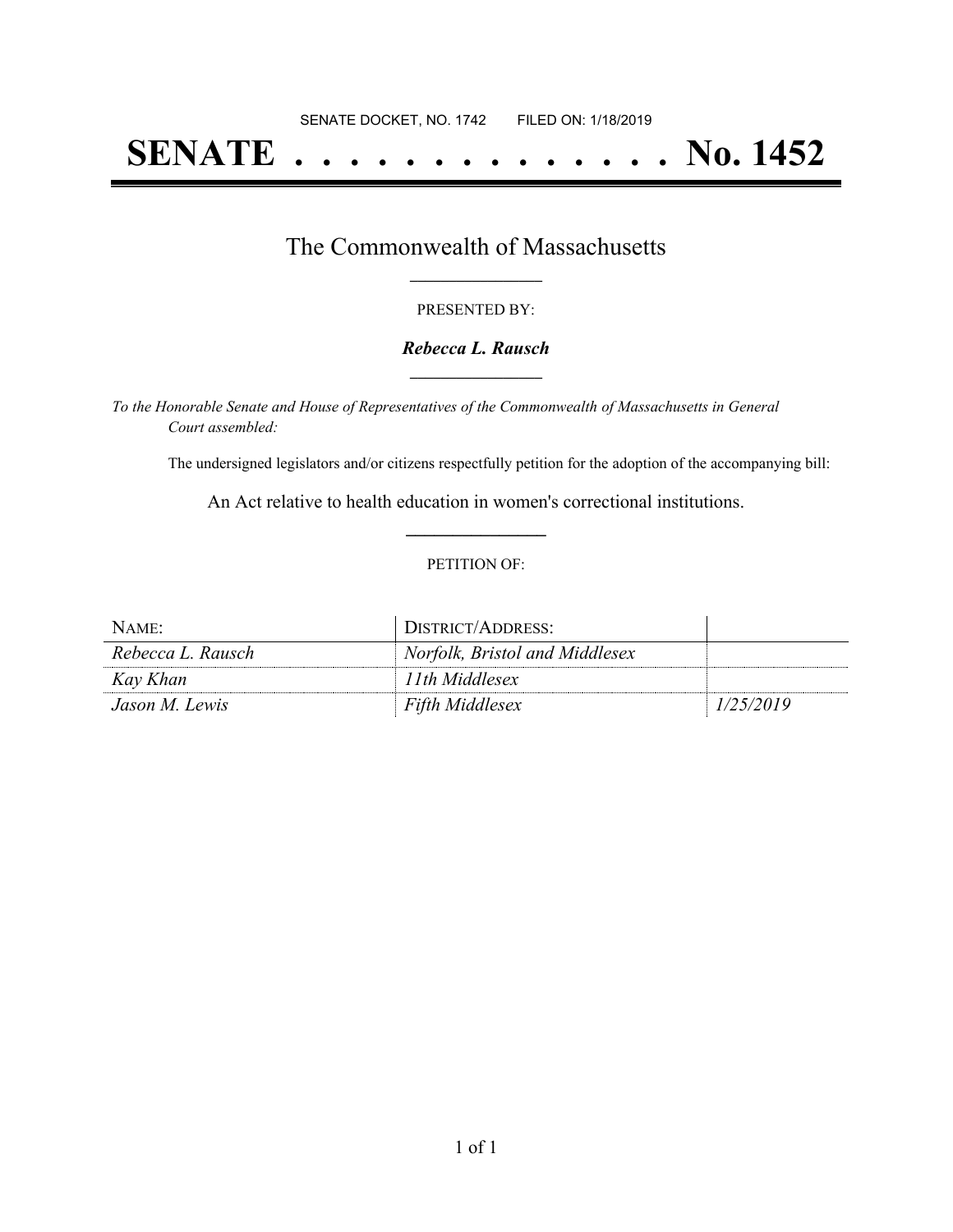# SENATE DOCKET, NO. 1742 FILED ON: 1/18/2019 **SENATE . . . . . . . . . . . . . . No. 1452**

By Ms. Rausch, a petition (accompanied by bill, Senate, No. 1452) of Rebecca L. Rausch, Kay Khan and Jason M. Lewis for legislation relative to health education in women's correctional institutions. Public Safety and Homeland Security.

## The Commonwealth of Massachusetts

**In the One Hundred and Ninety-First General Court (2019-2020) \_\_\_\_\_\_\_\_\_\_\_\_\_\_\_**

**\_\_\_\_\_\_\_\_\_\_\_\_\_\_\_**

An Act relative to health education in women's correctional institutions.

Be it enacted by the Senate and House of Representatives in General Court assembled, and by the authority *of the same, as follows:*

| SECTION 1. Chapter 127 of the General Laws is hereby amended by inserting after          |
|------------------------------------------------------------------------------------------|
| Section 16A the following new sections:-                                                 |
| Section 16B. Upon admission to a correctional institution and at anytime thereafter, the |

 health services unit in each correctional institution where women are incarcerated shall make available to all prisoners written information on women's health, contraception, and sexually transmitted infections. A user-friendly brochure containing the aforementioned information shall be created by the department of public health and distributed in the women's native languages. Section 16C. Not less than four months prior to the date of release for a female prisoner of child bearing age, the medical director of the correctional institution where the prisoner is incarcerated shall offer the prisoner contraception counseling and a gynecological exam

11 including a Pap Test. Following said counseling, the medical director shall offer to provide her

12 with the form of contraception she so chooses including but not limited to: female condoms,